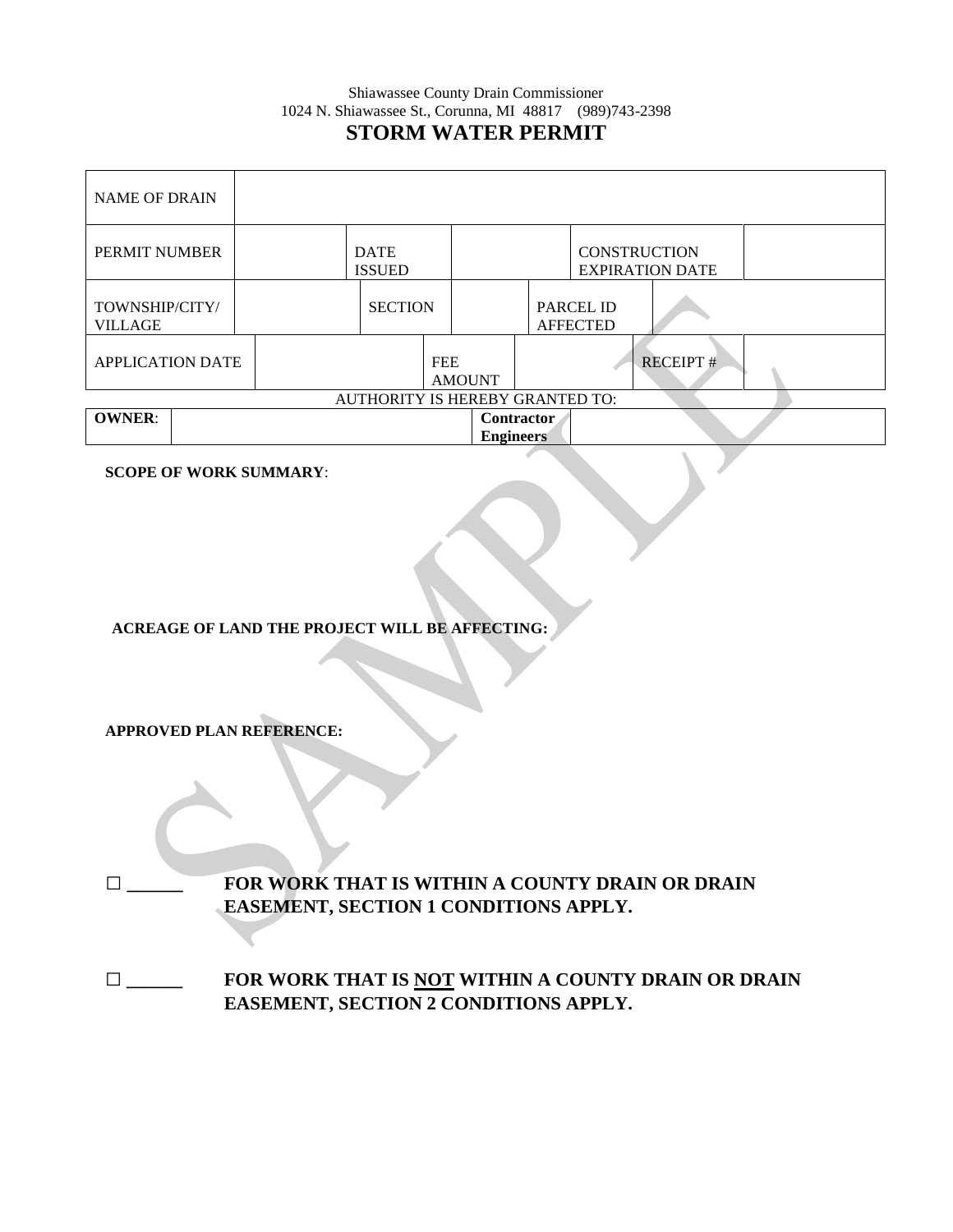# **SECTION 1 – WORK THAT IS WITHIN A COUNTY DRAIN OR DRAIN EASEMENT**

#### WORK TO BE DONE UNDER AUTHORITY OF THIS PERMIT ("Work") IS SUBJECT TO THE FOLLOWING CONDITIONS:

- 1. Permittee/Owner agrees that Work shall not commence on the Drain or in the Drain Easement without prior notice of at least three (3) business days to the Shiawassee County Drain Commissioner's Office.
- 2. Permittee/Owner shall not commence the Work within the Drain without a Shiawassee County Drain Office inspector present unless waived in writing by the Shiawassee County Drain Commissioner. Permittee/Owner is responsible for all costs incurred by the Shiawassee County Drain Commissioner for the inspection. A deposit of \$ shall be placed with the Shiawassee County Drain Commissioner prior to the commencement of the Work. Additional inspection fees may be required. Any unused deposit will be returned to Permittee/Owner after fulfillment of all Permit requirements.
- 3. Permittee/Owner shall post at the entrance of the work site, a copy of the issued Permit, which shall be available for inspection at all times during the course of the work on the Drain or within the Drain Easement.
- 4. Permittee/Owner agrees to provide the Shiawassee County Drain Commissioner with one copy of *as-built drawings* of the Work performed on the Drain and in the Drain Easement within 30 days after the Work in this Permit is completed unless waived in writing by the Shiawassee County Drain Commissioner. The as-built drawings shall be sealed by a competent professional engineer licensed in the State of Michigan and shall indicate the location and elevations of any Drain crossings, show the Drain Easement, and all other relevant information for the authorized Work on the Drain and/or in the Drain Easement unless otherwise agreed to by the Shiawassee County Drain Commissioner. The as-built drawings shall be submitted on paper and in digital format (CD/AutoCAD). If Permittee/Owner fails to provide the as-built drawings within the required time, the Drainage District is authorized to have the as-built drawings prepared, and the Permittee/Owner agrees to be responsible for all costs involved.
- 5. Permittee/Owner agrees to hold harmless, indemnify and pay the reasonable costs to defend the Drainage District, the Shiawassee County Drain Commissioner and their agents, employees and/or contractors from any and all actual damages arising out of the Work and the existence of the Work within the Drain Easement and any and all actual damages or claims for damages to person or property arising from the Work on and/or use of the Work in the Drain Easement.
- 6. Permittee/Owner shall be responsible for payment of any and all reasonable and necessary application fees, together with any and all reasonable and necessary costs incurred by the Drainage District arising from this Permit, including, but not limited to, engineering, inspection, legal, enforcement and administrative fees, incurred in the preparation of this Permit, and any services rendered attendant thereto. Payment shall be due upon receipt of invoices.
- 7. *This Permit does not waive the necessity for obtaining all other required federal, state, or local permits, and specifically includes any Soil Erosion and Sedimentation Control permits issued by the Shiawassee County Environmental Health Department.*
- 8. Specific conditions to the Permit include the following:
	- A. All Construction work and restoration shall be in compliance with the Drain Code of 1956, as amended, the Rules of the Shiawassee County Drain Commissioner and shall meet the soil erosion and sedimentation requirements of the Shiawassee County Health Department.
	- B. All work shall be done in accordance with the Michigan Association of County Drain Commissioner's Soil Erosion and Sedimentation Control, Authorized Public Agency Procedures Manual.
	- C. Restoration of open drains shall be done using non-woven filter and plain stone rip-rap stone to protect the trench from erosion. Rip rap shall meet MDOT specifications.
- 9. Permittee/Owner shall contact Michigan MISS DIG SYSTEM prior to the commencement of Work. Permittee/Owner shall follow all MISS DIG SYSTEM requirements in performing the Work. The MISS DIG SYSTEM date of call and docket number shall be furnished to the Shiawassee County Drain Commissioner's Office before any work commences.
- 10. There is to be no obstruction of flow of water in the Drain as defined in Sections 421 and 422 of the Drain Code, MCL 280.421 and 280.422, during performance of the Work unless specifically authorized by the Drainage District in writing consistent with the approvals granted under this Permit.
- 11. Permittee/Owner shall not make any other improvements, or perform any other activities, on the Drain or in the Drain Easements outside the Work that is specified in this Permit without the prior written consent of the Shiawassee County Drain Commissioner.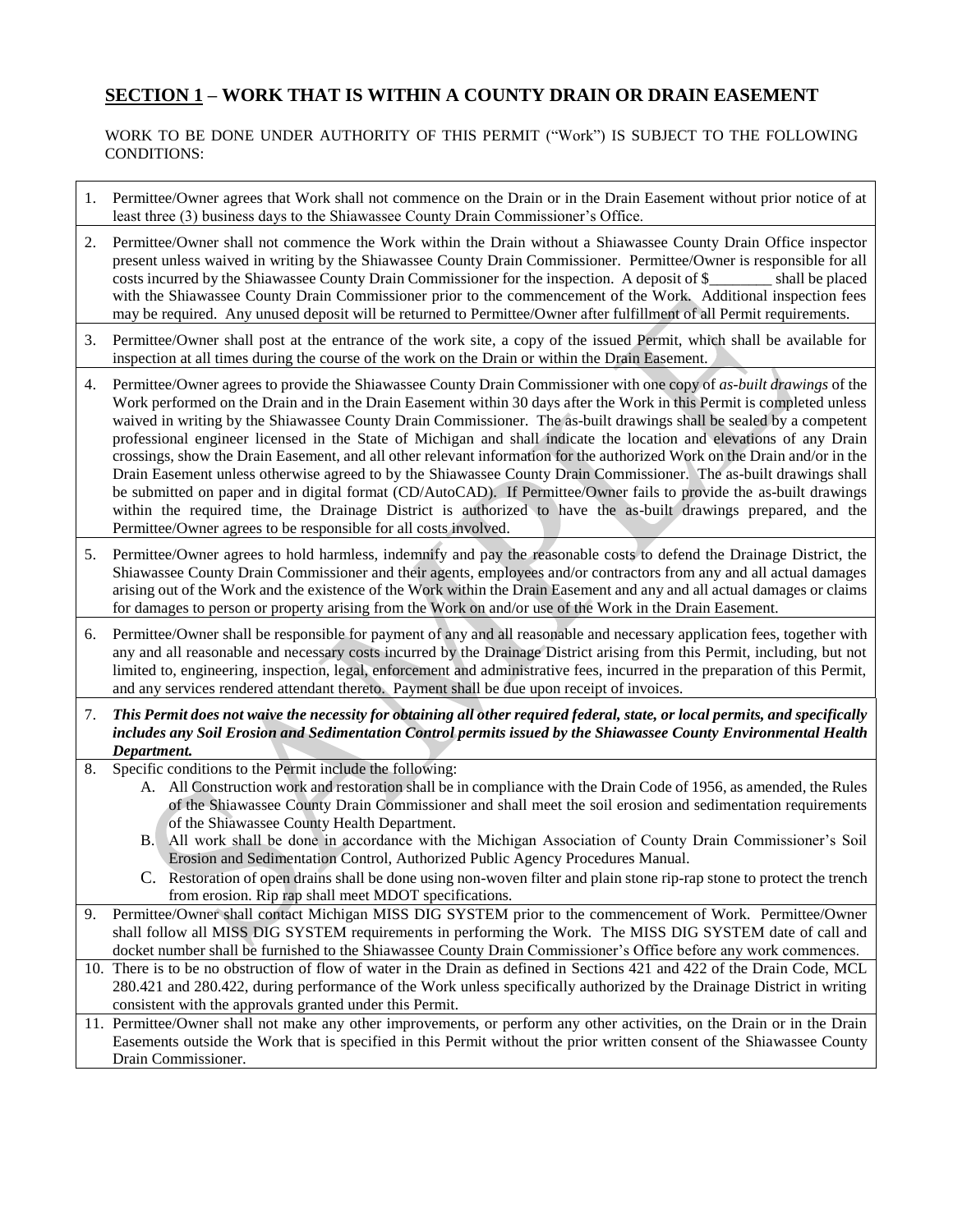- 12. Permittee/Owner shall furnish the Drainage District with evidence of liability insurance in the amount of at least One Million Dollars (\$1,000,000.00) per occurrence covering the Work performed by Permittee/Owner under this Permit, which may be accomplished by way of excess or umbrella policies unless waived in writing by the Shiawassee County Drain Commissioner prior to the issuance of the Permit. The insurance shall be written by a company rated by A.M. Best Company requiring an "A-" or better rating. The Certificate of Insurance shall be provided to the Shiawassee County Drain Commissioner before the commencement of any Work. The insurance policy shall provide for a ten (10) day "Prior Notice Termination" provision in favor of the Drainage District. The Drainage District, the Shiawassee County Drain Commissioner, and Shiawassee County shall be named as additional insureds on the policy. Such insurance may be terminated upon completion and written approval of the Work by the Shiawassee County Drain Commissioner as provided in this Agreement.
- 13. Permittee/Owner agrees that should the Drain require maintenance or improvement in the future that requires the relocation of the Work within the Drain or the Drain Easement, the Work shall be relocated in a timely manner upon the written request of the Shiawassee County Drain Commissioner at the sole cost of Permittee/Owner. The Permittee/Owner shall pay for all additional costs incurred by the Drainage District for the maintenance and improvement of the Drain as a result of the Work within the Drain and/or Drain Easement.
- 14. This Permit is binding on Permittee/Owner, its heirs, assigns, and successors in interest. This Permit is not assignable without the written consent of the Shiawassee County Drain Commissioner which consent shall not be unreasonably withheld.
- 15. Violation of any of these specified terms and conditions shall constitute a breach of this Permit to which the Drainage District and/or the Shiawassee County Drain Commissioner may direct the relocation or reconstruction of the Work within the Drain Easement to comply with the terms of this Permit, with all reasonable and necessary costs, including but not limited to construction, engineering, legal inspection and enforcement, to be paid by Permittee/Owner.
- 16. Environmental contamination, caused by site runoff impacting the drain, is the responsibility of the property owner and should be cleaned according to Local, County, State and Federal guidelines.
- 17. The commencement of the Work under this Permit shall constitute an acceptance by Permittee/Owner of the terms and conditions set forth in this Permit.
- 18. Additional Conditions:

| <b>END SECTION 1 - WITHIN DRAIN OR DRAIN EASEMENT</b> |  |                                      |  |  |
|-------------------------------------------------------|--|--------------------------------------|--|--|
| <b>DATE</b>                                           |  | <b>Anthony Newman</b>                |  |  |
|                                                       |  | Shiawassee County Drain Commissioner |  |  |
| <b>DATE</b>                                           |  | <b>Owner/Permittee</b>               |  |  |
|                                                       |  | Name:                                |  |  |
|                                                       |  | Position:                            |  |  |
|                                                       |  | Signature:                           |  |  |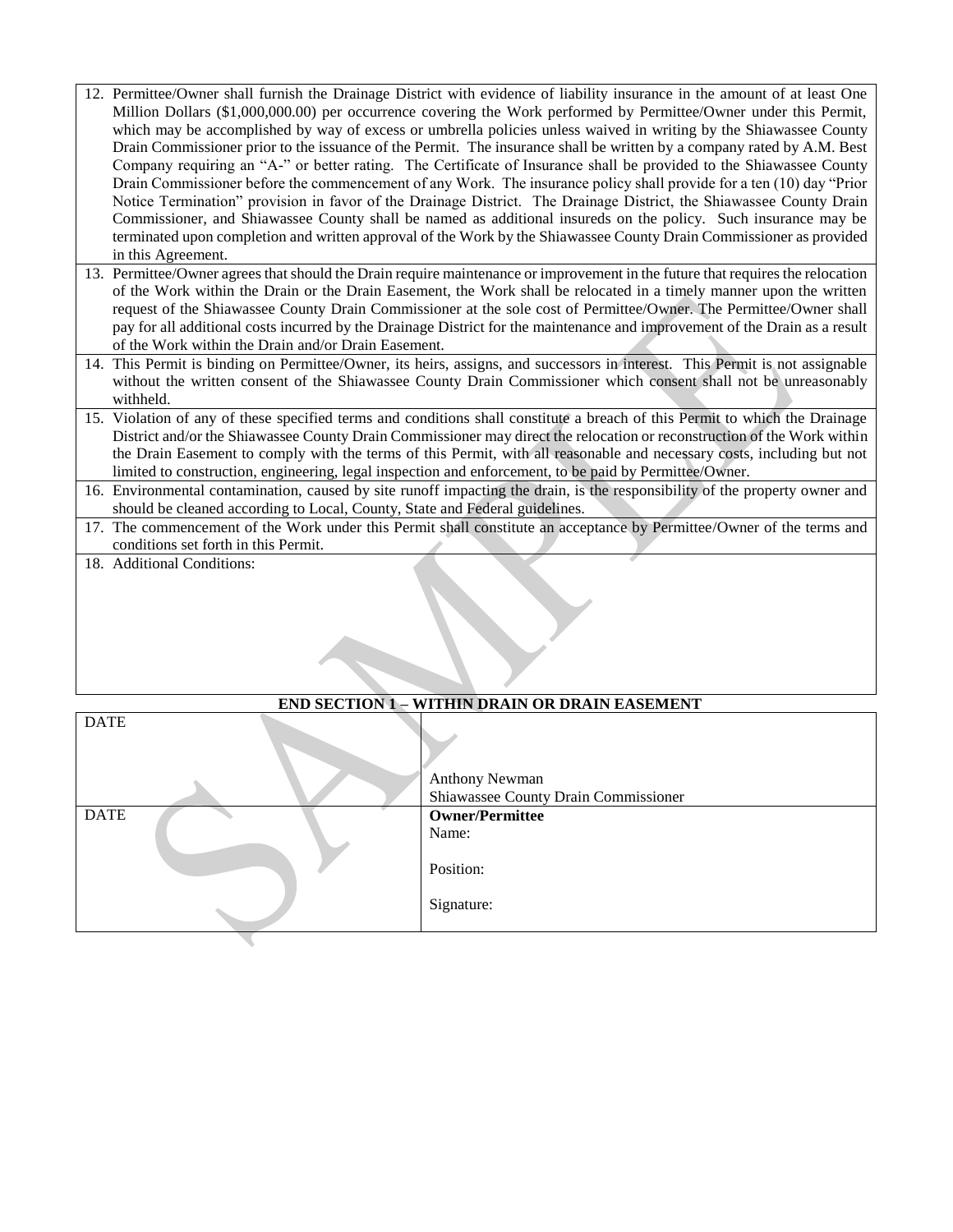## **SECTION 2 – WORK THAT IS NOT WITHIN A COUNTY DRAIN OR DRAIN EASEMENT**

WORK TO BE DONE UNDER AUTHORITY OF THIS PERMIT ("Work") IS SUBJECT TO THE FOLLOWING CONDITIONS:

- 1. Upon completion of the Work, Permittee/Owner shall sign the Shiawassee County Drain Commissioner's Storm Water Management Agreement and provide all necessary documentation required therein.
- 2. Permittee/Owner shall be responsible for payment of any and all reasonable and necessary application fees, together with any and all reasonable and necessary costs incurred by the Drainage District arising from this Permit, including, but not limited to, engineering, surveying, easement acquisition, inspection, legal, enforcement and administrative fees, incurred in the preparation of this Permit, and any services rendered attendant thereto. Payment shall be due upon receipt of invoices.
- 3. Prior to the commencement of the Work, Permittee/Owner shall obtain all local, state and federal permits to the extent required by law, including but not limited to those required by the Shiawassee County Health Department and the Michigan Department of Environment, Great Lakes & Energy. A copy of all required permits, including any extensions or modifications thereof, shall be provided to the Drain Commissioner
- 4. *This Permit does not waive the necessity for obtaining all other required federal, state, or local permits, and specifically includes any Soil Erosion and Sedimentation Control permits issued by the Shiawassee County Environmental Health Department.*
- 5. Permittee/Owner, its assigns and successors in interest, shall be responsible for the operation and maintenance of the Work on the Property in working order and keep the Work free from debris or obstructions, and for the payment of all costs associated therewith
- 6. Permittee/Owner further agrees to perform inspections of the Work every five (5) years, commencing with the completion of the Work. Permittee/Owner shall provide inspection reports to the Shiawassee County Drain Commissioner. In the event that any inspection report indicates the need for maintenance or work to any part of the Work, Permittee/Owner shall cause such maintenance or work to be done in a timely manner.
- 7. Permittee/Owner grants and conveys to the Shiawassee County Drain Commissioner, his agents, or employees, the right of entry on to the Property for purposes of inspection of the Work to determine the need for maintenance or improvement. In the event the Shiawassee County Drain Commissioner determines the need for maintenance or improvement of the Work, he shall notify Permittee/Owner of the necessity of the maintenance or improvement, setting forth the specific details thereof, in writing. Within ninety (90) days receipt of said notice or within a time period as otherwise indicated by the Shiawassee County Drain Commissioner, Permittee/Owner shall cause the maintenance or improvement to be completed.
- 8. All costs for the maintenance or improvement shall be at the sole cost and expense of Permittee/Owner including, but not limited to, all related administrative, engineering, inspection, surveying, easement acquisition, and legal costs and expenses incurred by the Shiawassee Drain Commissioner in connection with such maintenance or improvement.
- 9. Permittee/Owner shall require all contractors performing the Work to be insured and shall require liability insurance in the amount of at least \$1,000,000.00 and Worker's Compensation insurance. In addition, the contractor shall provide a copy of its insurance certificate to Permittee/Owner and the Shiawassee County Drain Commissioner.
- 10. Permittee/Owner agrees to the extent permitted by applicable law to indemnify, hold harmless and defend the Shiawassee County Drain Commissioner, the Drainage District, and Shiawassee County (collectively, the "Indemnified Parties") against any and all claims or liability whatsoever brought against the Indemnified Parties for injuries or damages sustained by any person, property, or business as a result of, or in any way related to, the Work, including payment of actual and reasonable attorney and engineering fees incurred by the Indemnified Parties in defense of a claim provided, however, in no event shall such indemnity apply to any claims or liability to the extent they are caused by the negligence or intentional misconduct of the any Indemnified Party or their respective agents, employees, licensees and/or invitees.
- 11. Permittee/Owner shall pay all costs incurred by the Shiawassee County Drain Commissioner related to the Work and this Agreement, including all administrative, engineering, inspection, surveying, easement acquisition, and legal costs and expenses. Invoices shall be paid within 30 days of receipt. If payment is not made, the Shiawassee County Drain